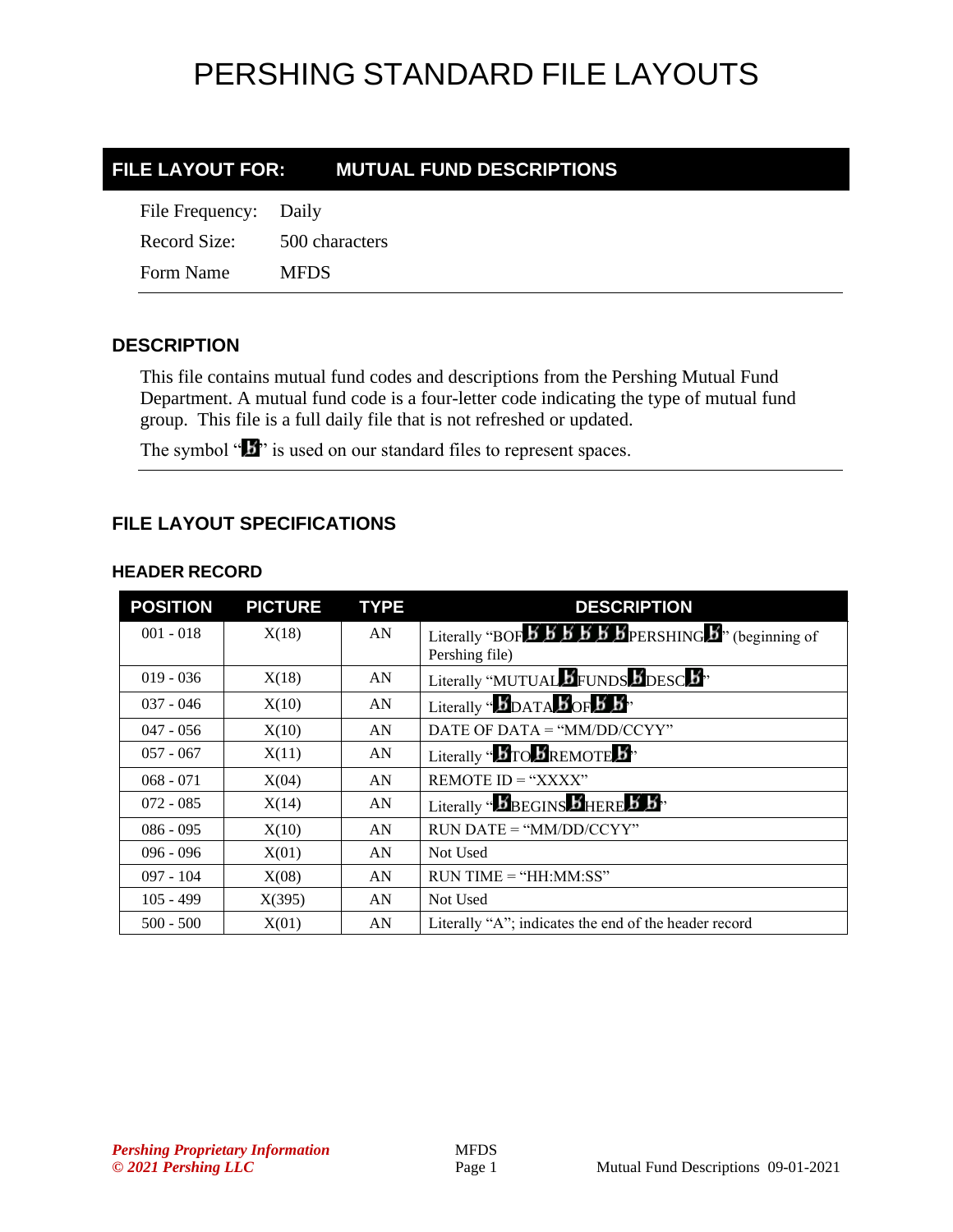#### **DETAIL RECORD A**

| <b>POSITION</b> | <b>PICTURE</b> | <b>TYPE</b> | <b>DESCRIPTION</b>                                                                         |
|-----------------|----------------|-------------|--------------------------------------------------------------------------------------------|
| $001 - 002$     | X(02)          | AN          | TRANSACTION CODE = "DS"                                                                    |
| $003 - 003$     | X(01)          | AN          | RECORD $ID = "A"$                                                                          |
| $004 - 009$     | 9(06)          | N           | RECORD ID SEQUENCE NUMBER; begins with "000001"                                            |
| $010 - 018$     | X(09)          | AN          | <b>CUSIP<sup>®</sup> NUMBER</b>                                                            |
| $019 - 022$     | X(04)          | AN          | <b>FUND FAMILY CODE</b>                                                                    |
| $023 - 028$     | X(06)          | AN          | SECURITY SYMBOL; values include:                                                           |
|                 |                |             | " $\mathbf{B} \mathbf{B} \mathbf{B} \mathbf{B} \mathbf{B} \mathbf{B}$ " = Unavailable Data |
| $029 - 029$     | X(01)          | AN          | Not Used                                                                                   |
| $030 - 030$     | X(01)          | AN          | DIVIDEND REINVEST INDICATOR; values include:                                               |
|                 |                |             | " $Y$ " = Yes                                                                              |
|                 |                |             | " $N$ " = No (default)                                                                     |
| $031 - 031$     | X(01)          | AN          | CAPITAL GAIN REINVEST INDICATOR; values include:                                           |
|                 |                |             | " $Y$ " = Yes                                                                              |
|                 |                |             | " $N$ " = No (default)                                                                     |
| $032 - 032$     | X(01)          | AN          | Not Used                                                                                   |
| $033 - 033$     | X(01)          | AN          | FUNDSERV INDICATOR; values include:                                                        |
|                 |                |             | " $Y$ " = Eligible                                                                         |
|                 |                |             | " $N$ " = Not Eligible                                                                     |
| $034 - 034$     | X(01)          | AN          | GRANDFATHER INDICATOR; values include:                                                     |
|                 |                |             | " $Y$ " = Yes                                                                              |
|                 |                |             | " $N$ " = No (default)                                                                     |
| $035 - 035$     | X(01)          | AN          | LOAD/NO-LOAD INDICATOR; values include:                                                    |
|                 |                |             | "L" = $Front$ -End Load                                                                    |
|                 |                |             | " $B$ " = Back-End Load                                                                    |
|                 |                |             | " $D$ " = Dual Load                                                                        |
|                 |                |             | " $N$ " = No Load                                                                          |
| $036 - 036$     | X(01)          | AN          | NETWORKING INDICATOR; values include:                                                      |
|                 |                |             | " $Y$ " = Yes                                                                              |
|                 |                |             | " $N$ " = No (default)                                                                     |
| $037 - 037$     | X(01)          | AN          | NO TRANSACTION FEE ELIGIBILITY INDICATOR; values                                           |
|                 |                |             | include:<br>" $N$ " = Does Not Participate in FundVest                                     |
|                 |                |             | "I" = Institutional                                                                        |
|                 |                |             | " $R$ " = Retail                                                                           |
|                 |                |             | " $T$ " = Participates in Offshore Flex                                                    |
| $038 - 038$     | X(01)          | AN          | SHORT SETTLEMENT ELIGIBILITY INDICATOR; values                                             |
|                 |                |             | include:                                                                                   |
|                 |                |             | " $Y$ " = Yes                                                                              |
|                 |                |             | " $N$ " = No (default)                                                                     |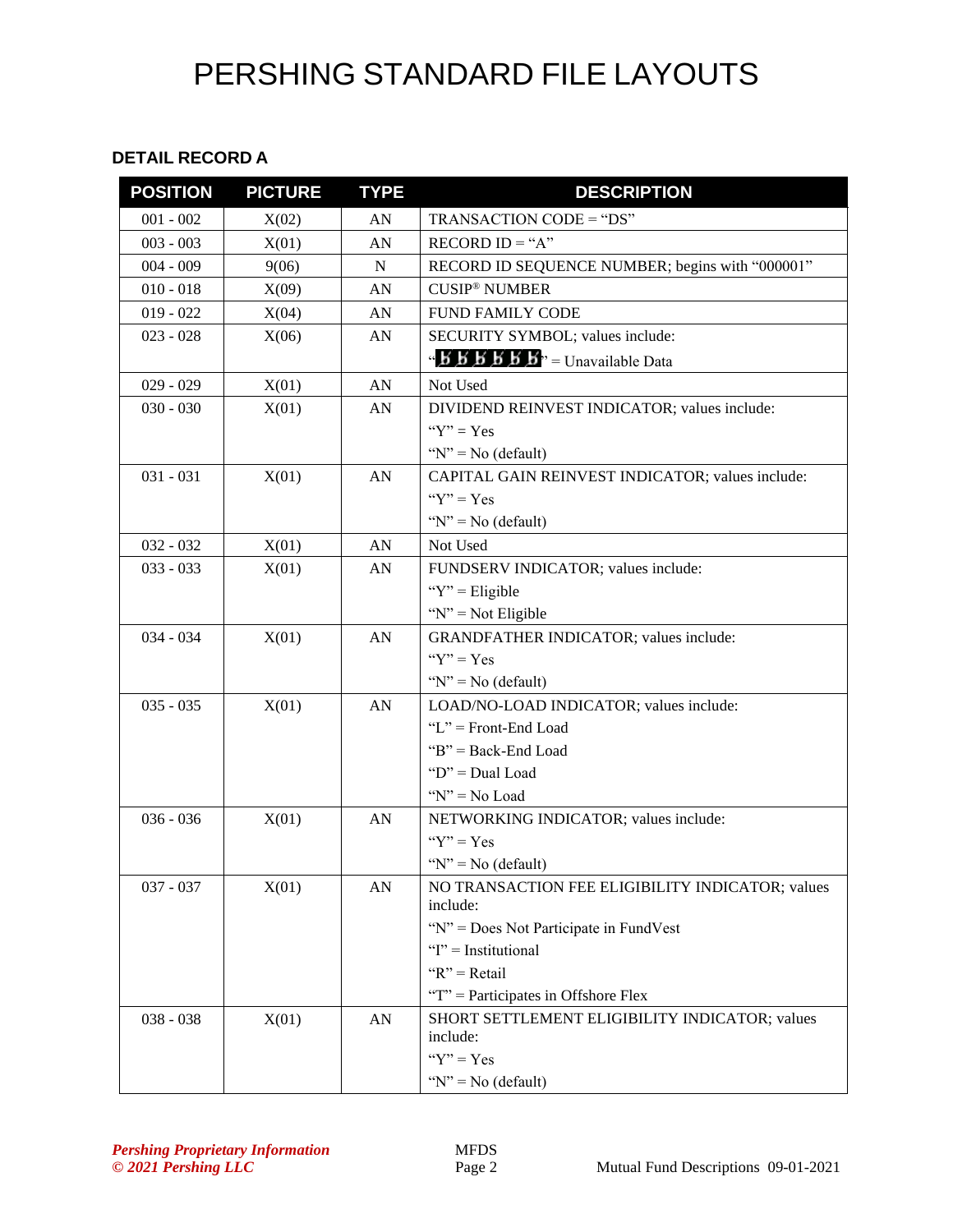| <b>POSITION</b> | <b>PICTURE</b> | <b>TYPE</b> | <b>DESCRIPTION</b>                                                                            |
|-----------------|----------------|-------------|-----------------------------------------------------------------------------------------------|
| $039 - 039$     | X(01)          | AN          | SYSTEMATIC REINVESTMENT SYSTEM ELIGIBILITY                                                    |
|                 |                |             | INDICATOR; values include:                                                                    |
|                 |                |             | " $N$ " = Not Eligible (default)                                                              |
|                 |                |             | "T" = Trades Only                                                                             |
|                 |                |             | " $R$ " = Reinvestment Only                                                                   |
|                 |                |             | " $A$ " = Trades/Reinvestment                                                                 |
| $040 - 040$     | X(01)          | AN          | DIVIDEND FREQUENCY; values include:                                                           |
|                 |                |             | " $D$ " = Daily                                                                               |
|                 |                |             | " $W$ " = Weekly                                                                              |
|                 |                |             | " $M$ " = Monthly                                                                             |
|                 |                |             | " $Q$ " = Quarterly                                                                           |
|                 |                |             | " $S$ " = Semiannually                                                                        |
|                 |                |             | " $A$ " = Annually                                                                            |
| $041 - 041$     | X(01)          | AN          | CLOSED TO BUYS INDICATOR; values include:                                                     |
|                 |                |             | " $Y$ " = Closed to Buys                                                                      |
|                 |                |             | " $N$ " = Open to Buys (default)                                                              |
| $042 - 042$     | X(01)          | AN          | CLOSED TO SELLS INDICATOR; values include:                                                    |
|                 |                |             | " $Y$ " = Closed to Sells"                                                                    |
|                 |                |             | " $N$ " = Open to Sells (default)                                                             |
| $043 - 043$     | X(01)          | AN          | NEW INVESTMENT CLOSED INDICATOR; values include:                                              |
|                 |                |             | " $Y$ " = $Yes$                                                                               |
|                 |                |             | " $N$ " = No (default)                                                                        |
| $044 - 045$     | X(02)          | AN          | SETTLE PURCHASE DAYS, NON-FUNDSERV; values begin<br>with "01" and include:                    |
|                 |                |             | " $\mathbf{B} \cdot \mathbf{S}$ " = Unavailable or not applicable data                        |
| $046 - 047$     | X(02)          | AN          | SETTLE REDEMPTION DAYS, NON-FUNDSERV; values                                                  |
|                 |                |             | begin with "01" and include:                                                                  |
|                 |                |             | " $\mathbf{B}$ " = Unavailable or not applicable data                                         |
| $048 - 049$     | X(02)          | AN          | SETTLE PURCHASE DAYS, FUNDSERV; values begin with                                             |
|                 |                |             | "01" and include:                                                                             |
|                 |                |             | " $\mathbf{B}$ " = Unavailable or not applicable data                                         |
| $050 - 051$     | X(02)          | AN          | SETTLE REDEMPTION DAYS, FUNDSERV; values begin                                                |
|                 |                |             | with "01" and include:                                                                        |
|                 |                |             | " S <sup>3</sup> " = Unavailable or not applicable data                                       |
| $052 - 055$     | X(04)          | AN          | EXCHANGE CUT-OFF TIME, in HHMI format; values include:                                        |
|                 |                |             | $\mathbf{A} \cdot \mathbf{B} \cdot \mathbf{B}$ $\mathbf{B}$ <sup>3</sup> = Unavailable data   |
| $056 - 059$     | X(04)          | AN          | PURCHASE CUT-OFF TIME, in HHMI format; values include:                                        |
|                 |                |             | $\mathbf{B} \times \mathbf{B}$ $\mathbf{B} \times \mathbf{B}$ <sup>3</sup> = Unavailable data |
| $060 - 063$     | X(04)          | AN          | REDEMPTION CUT-OFF TIME, in HHMI format; values                                               |
|                 |                |             | include:                                                                                      |
|                 |                |             | $\mathbf{A} \mathbf{B} \mathbf{B} \mathbf{B} \mathbf{B}$ <sup>3</sup> = Unavailable data      |
| $064 - 080$     | 9(09)v9(08)    | N           | <b>LAST PRICE</b>                                                                             |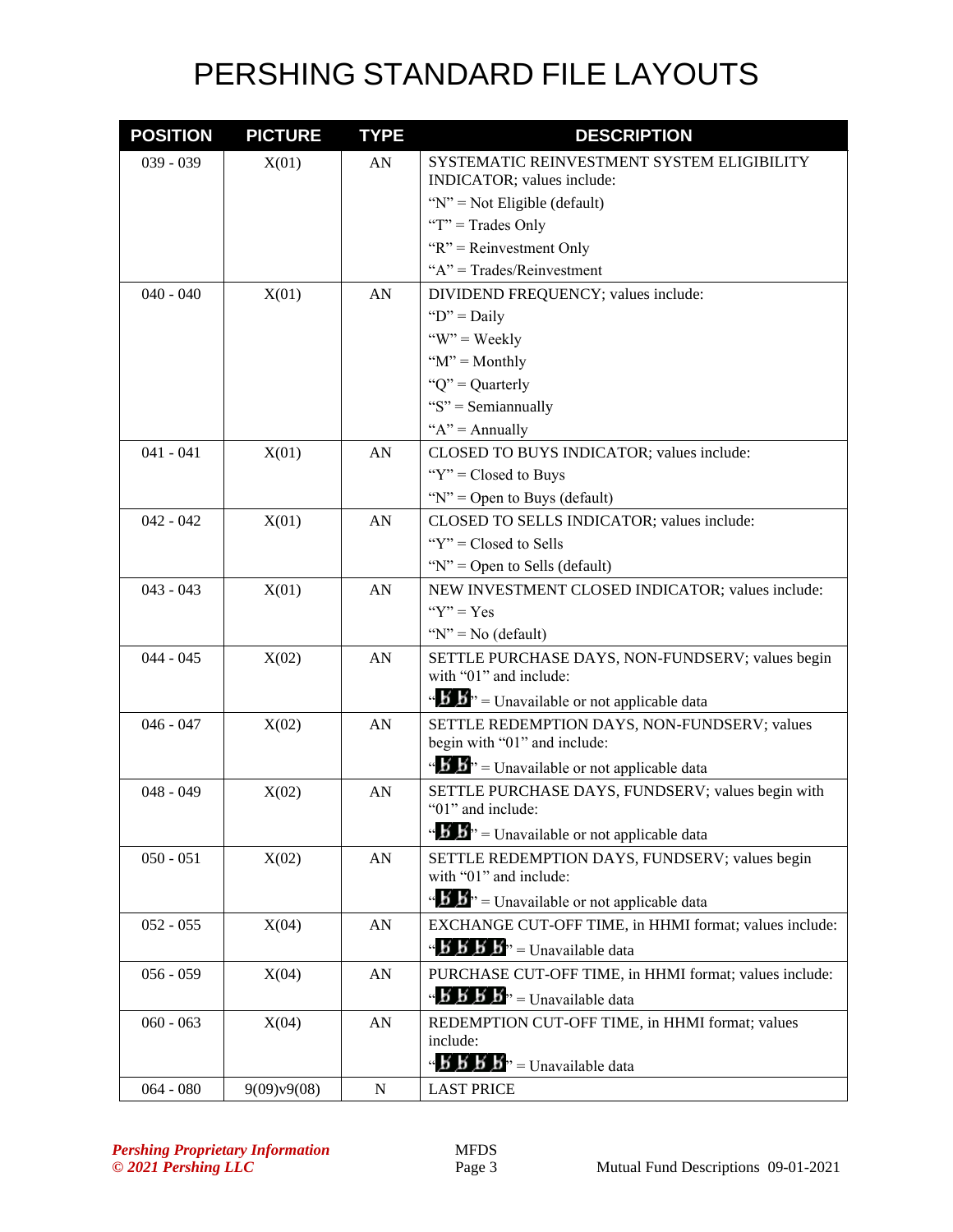| <b>POSITION</b> | <b>PICTURE</b> | <b>TYPE</b> | <b>DESCRIPTION</b>                                            |
|-----------------|----------------|-------------|---------------------------------------------------------------|
| $081 - 081$     | X(01)          | AN          | LAST PRICE SIGN; values include:                              |
|                 |                |             | "+" = $Positive$                                              |
|                 |                |             | " $\mathbf{F}$ " = Unavailable or Zero Value                  |
| $082 - 089$     | 9(08)          | N           | LAST PRICE DATE, in CCYYMMDD format                           |
| $090 - 115$     | X(26)          | AN          | <b>FUND FAMILY NAME</b>                                       |
| $116 - 116$     | X(01)          | AN          | SHARE CLASS; values include:                                  |
|                 |                |             | "A" through "Z"                                               |
|                 |                |             | " $\mathbf{F}$ " = Not applicable or available                |
| $117 - 136$     | X(20)          | AN          | MUTUAL FUND DESCRIPTION LINE 1                                |
| $137 - 156$     | X(20)          | AN          | MUTUAL FUND DESCRIPTION LINE 2                                |
| $157 - 176$     | X(20)          | AN          | MUTUAL FUND DESCRIPTION LINE 3                                |
| 177 - 196       | X(20)          | AN          | MUTUAL FUND DESCRIPTION LINE 4                                |
| 197 - 216       | X(20)          | AN          | MUTUAL FUND DESCRIPTION LINE 5                                |
| $217 - 236$     | X(20)          | AN          | MUTUAL FUND DESCRIPTION LINE 6                                |
| 237 - 237       | X(01)          | AN          | EXCHANGE ELIGIBLE INDICATOR; values include:                  |
|                 |                |             | " $Y$ " = Yes                                                 |
|                 |                |             | " $N$ " = No (default)                                        |
| 238 - 238       | X(01)          | AN          | TRADE STATUS; values include:                                 |
|                 |                |             | " $Y$ " = CUSIP Trade Eligible for the IBD                    |
|                 |                |             | "N" = CUSIP Non Trade Eligible for the IBD                    |
| $239 - 258$     | X(20)          | AN          | <b>CUSTOMER COMMENTS</b>                                      |
| $259 - 259$     | X(01)          | AN          | OFFSHORE INDICATOR; values include:                           |
|                 |                |             | " $Y$ " = Offshore"                                           |
|                 |                |             | " $N$ " = Domestic                                            |
| $260 - 260$     | X(01)          | AN          | OFFSHORE PROCESSING INDICATOR; values include:                |
|                 |                |             | $Y' = NSCC$                                                   |
|                 |                |             | " $D$ " = Direct to Fund                                      |
|                 |                |             | $F' = FundSettle$                                             |
|                 |                |             | "A" = Direct to Fund and FundSettle                           |
|                 |                |             | $\mathbf{w} \cdot \mathbf{B}$ <sup>*</sup> = N/A              |
| $261 - 261$     | X(01)          | AN          | DEALER AGREEMENT REQUIRED FOR LOAD TRADES;<br>values include: |
|                 |                |             | " $Y$ " = Yes                                                 |
|                 |                |             | " $N$ " = No                                                  |
| $262 - 262$     | X(01)          | AN          | DEALER AGREEMENT REQUIRED FOR NO-LOAD                         |
|                 |                |             | TRADES; values include:                                       |
|                 |                |             | " $Y$ " = Yes                                                 |
|                 |                |             | " $N$ " = No                                                  |
| $263 - 263$     | X(01)          | AN          | DEALER AGREEMENT REQUIRED FOR LOAD                            |
|                 |                |             | TRANSFERS; values include:                                    |
|                 |                |             | " $Y$ " = Yes                                                 |
|                 |                |             | $Y' = No$                                                     |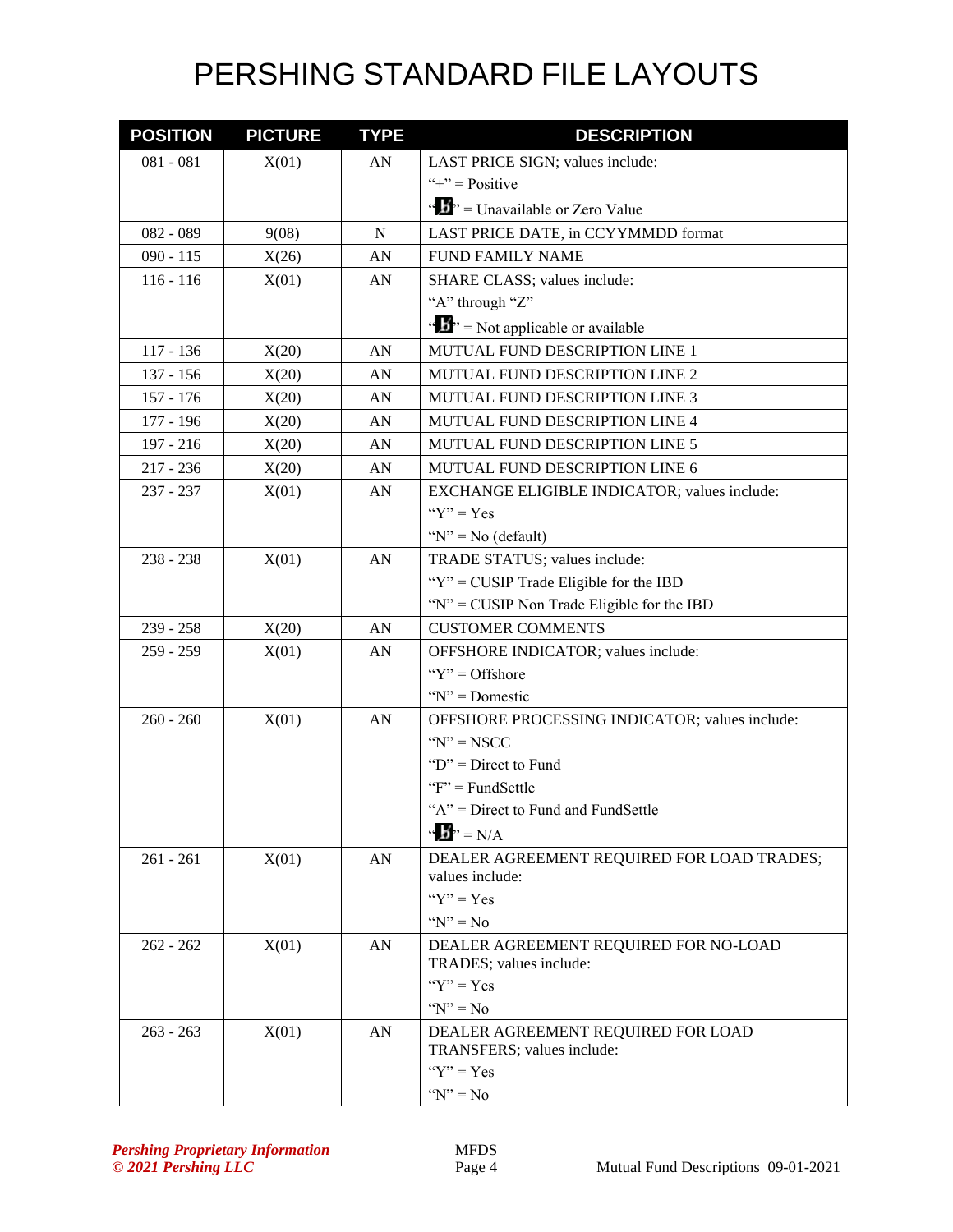| <b>POSITION</b> | <b>PICTURE</b> | <b>TYPE</b>      | <b>DESCRIPTION</b>                                                                                                                               |
|-----------------|----------------|------------------|--------------------------------------------------------------------------------------------------------------------------------------------------|
| $264 - 264$     | X(01)          | AN               | DEALER AGREEMENT REQUIRED FOR NO-LOAD                                                                                                            |
|                 |                |                  | TRANSFERS; values include:                                                                                                                       |
|                 |                |                  | " $Y$ " = Yes                                                                                                                                    |
|                 |                |                  | " $N$ " = No                                                                                                                                     |
| $265 - 265$     | X(01)          | AN               | AS/OF INDICATOR; values include:                                                                                                                 |
|                 |                |                  | " $Y$ " = Eligible                                                                                                                               |
|                 |                |                  | " $N$ " = Not Eligible                                                                                                                           |
| $266 - 268$     | 9(03)          | $\mathbf N$      | AS/OF DAYS; Number of calendar days prior that the fund<br>permits the use of "As/Of" transactions through FundServ                              |
| $269 - 269$     | X(01)          | AN               | POST SETTLE CANCEL INDICATOR; values include:                                                                                                    |
|                 |                |                  | " $Y$ " = Eligible                                                                                                                               |
|                 |                |                  | " $N$ " = Not Eligible                                                                                                                           |
|                 |                |                  | " $\mathbf{B}$ " = Not applicable                                                                                                                |
| $270 - 272$     | 9(03)          | $\mathbf N$      | POST SETTLE CANCEL DAYS; Number of calendar days prior<br>that the fund permits the use of "Post Settle Cancel" transactions<br>through FundServ |
| $273 - 283$     | 9(09)v9(02)    | $\mathbf N$      | POST SETTLE MAXIMUM DOLLAR AMOUNT; Maximum<br>dollar amount up to which the fund permits the use of post settle<br>cancels through FundServ      |
| $284 - 301$     | 9(16)v9(02)    | N                | MINIMUM INITIAL PURCHASE AMOUNT; zeroes equal no<br>minimum enforced                                                                             |
| $302 - 319$     | 9(16)v9(02)    | $\mathbf N$      | MINIMUM SUBSEQUENT PURCHASE AMOUNT; zeroes<br>equal no minimum enforced                                                                          |
| 320 - 337       | 9(16)v9(02)    | $\mathbf N$      | MAXIMUM INITIAL PURCHASE AMOUNT; zeroes equal no<br>maximum enforced                                                                             |
| $338 - 355$     | 9(16)v9(02)    | $\mathbf N$      | MAXIMUM SUBSEQUENT PURCHASE AMOUNT; zeroes<br>equal no maximum enforced                                                                          |
| $356 - 356$     | X(01)          | AN               | ELIGIBLE FOR CROSS FUND FAMILY EXCHANGES;<br>values include:                                                                                     |
|                 |                |                  | " $Y$ " = Yes                                                                                                                                    |
|                 |                |                  | $Y''N'' = No$                                                                                                                                    |
| $357 - 357$     | X(01)          | AN               | <b>OMNIBUS INDICATOR; values include:</b>                                                                                                        |
|                 |                |                  | " $Y$ " = Yes                                                                                                                                    |
|                 |                |                  | " $N$ " = No; not omnibus                                                                                                                        |
| $358 - 358$     | X(01)          | AN               | TENDER INDICATOR; values include:                                                                                                                |
|                 |                |                  | " $Y$ " = Yes                                                                                                                                    |
|                 |                |                  | " $N$ " = No                                                                                                                                     |
| 359 - 359       | X(01)          | AN               | FUNDVEST 200 ELIGIBLE (top 200 FundVest funds); values<br>include:                                                                               |
|                 |                |                  | " $Y$ " = Yes; FundVest eligible                                                                                                                 |
|                 |                |                  | "N" = No; not FundVest eligible                                                                                                                  |
| $360 - 360$     | X(01)          | ${\bf A}{\bf N}$ | SURCHARGE; values include:                                                                                                                       |
|                 |                |                  | " $Y$ " = Yes; Fund has surcharge fee                                                                                                            |
|                 |                |                  | " $N$ " = No; Fund does not have surcharge fee                                                                                                   |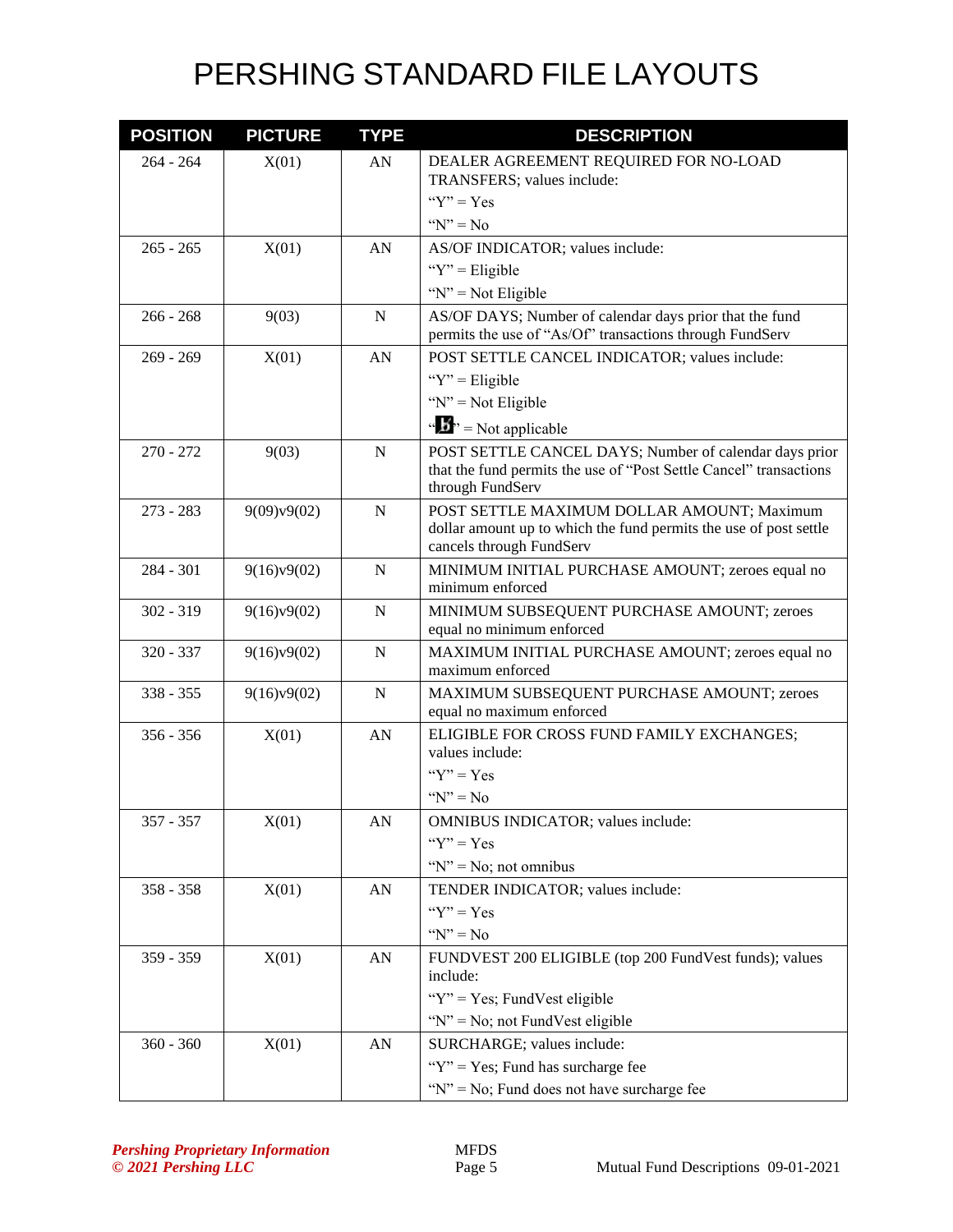| <b>POSITION</b> | <b>PICTURE</b> | <b>TYPE</b> | <b>DESCRIPTION</b>                                                            |
|-----------------|----------------|-------------|-------------------------------------------------------------------------------|
| 361 - 363       | X(03)          | AN          | CURRENCY; issue currency of the Fund and how traded at                        |
|                 |                |             | Pershing; see Appendix N for values                                           |
| $364 - 364$     | X(01)          | AN          | RETIREMENT PLAN NETWORK (RPN) ELIGIBLE                                        |
|                 |                |             | INDICATOR; values include (effective 4 <sup>th</sup> Q, 2014):                |
|                 |                |             | " $Y$ " = RPN eligible                                                        |
|                 |                |             | " $N$ " = Not RPN eligible                                                    |
|                 |                |             | Booking Entities Restricted from Trading This Fund                            |
| $365 - 365$     | X(01)          | AN          | TRADING RESTRICTED BY BOOKING ENTITIES; values:                               |
|                 |                |             | "Y" = Yes, trading is restricted by Booking Entity                            |
|                 |                |             | " $N$ " = No; trading is not restricted by Booking Entity                     |
|                 |                |             | If the answer to the above field is Yes, then the following fields are valid: |
| $366 - 366$     | X(01)          | AN          | BNY Mellon (BNYM; Bank Custody); values include:                              |
|                 |                |             | " $Y$ " = Restricted                                                          |
|                 |                |             | "N" = Not Restricted (eligible for trading)                                   |
|                 |                |             | $\mathbf{a} \cdot \mathbf{B}$ <sup>3</sup> = Not applicable                   |
| $367 - 367$     | X(01)          | AN          | Pershing LLC (PLLC; Brokerage); see position 366 for values                   |
| $368 - 368$     | X(01)          | AN          | Pershing Australia (PSAL; Brokerage); see position 366 for<br>values          |
| $369 - 369$     | X(01)          | AN          | Pershing Canada (PSCL; Brokerage); see position 366 for values                |
| 370 - 370       | X(01)          | AN          | Pershing London (PSLL; Brokerage); see position 366 for values                |
| 371 - 371       | X(01)          | AN          | Reserved for Future Booking Entity                                            |
| 372 - 372       | X(01)          | AN          | Reserved for Future Booking Entity                                            |
| 373 - 373       | X(01)          | AN          | Reserved for Future Booking Entity                                            |
| 374 - 374       | X(01)          | AN          | Reserved for Future Booking Entity                                            |
| $375 - 375$     | X(01)          | AN          | Reserved for Future Booking Entity                                            |
| $376 - 385$     | X(10)          | AN          | Reserved                                                                      |
| 386 - 395       | X(10)          | AN          | FUND SHARE CLASS; effective late 2 <sup>nd</sup> Q, 2020                      |
| 396 - 396       | X(01)          | AN          | 12b-1 INDICATOR (denotes whether the fund has a 12b-1 plan),                  |
|                 |                |             | (effective $2nd$ Q, 2021); values include:                                    |
|                 |                |             | " $Y$ " = Yes                                                                 |
|                 |                |             | " $N$ " = No                                                                  |
|                 |                |             | $\cdots$ $\cdots$ $\cdots$ Not applicable or populated                        |
| 397 - 499       | X(103)         | AN          | Not Used                                                                      |
| $500 - 500$     | X(01)          | AN          | Literally "X"; indicates the end of detail record A                           |